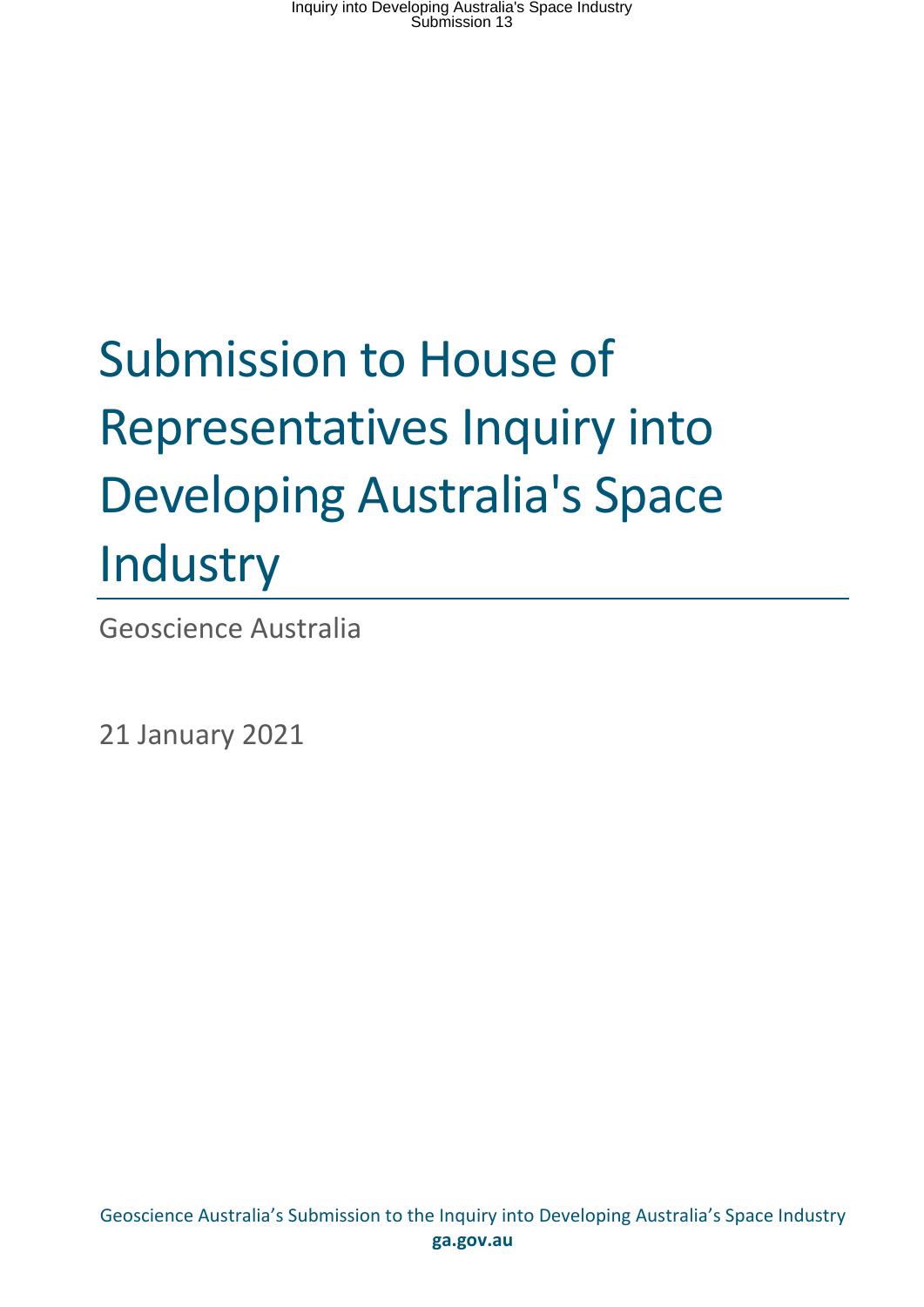## **Contents**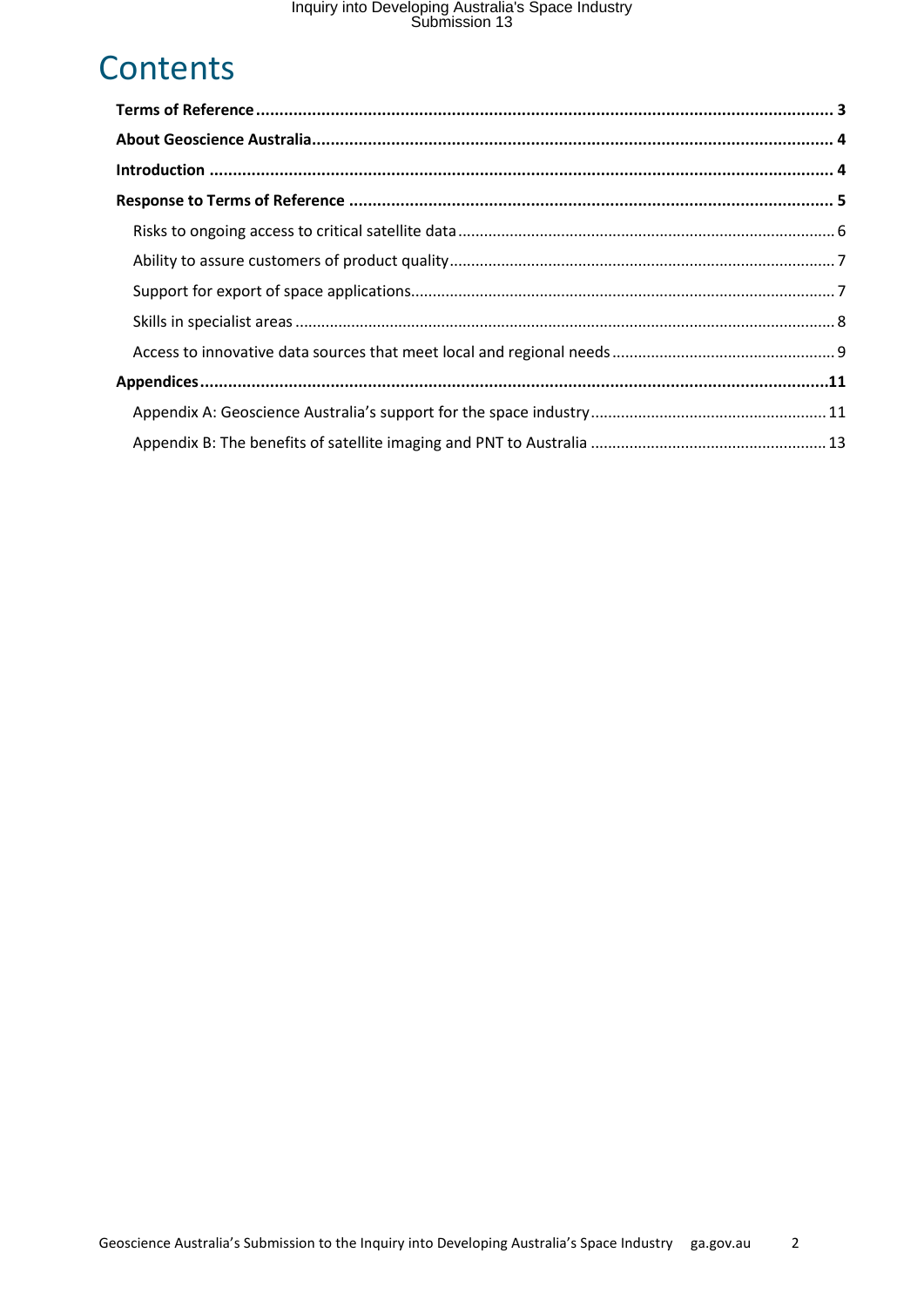# Terms of Reference

The House of Representatives Standing Committee on Industry, Innovation, Science and Resources inquire into and report on developing Australia's space industry, including:

- Development of space satellites, technology and equipment;
- International collaboration, engagement and missions;
- Commercialisation of research and development, including flow on benefits to other industry sectors;
- Future research capacity, workforce development and job creation; and
- Other related matters.

The Committee will focus on how the Australian Government can support and encourage the space industry while preserving and protecting the space environment.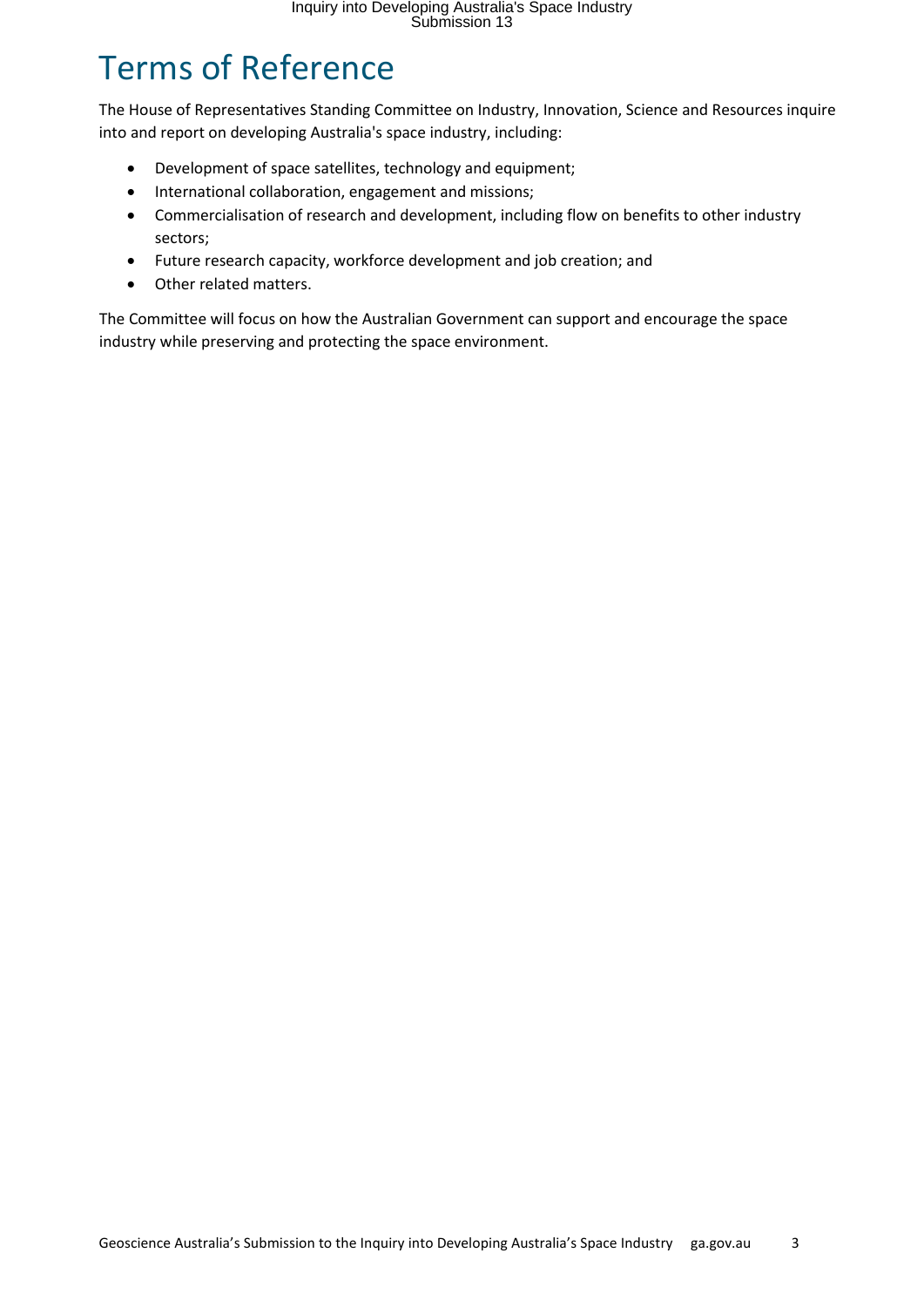## <span id="page-3-0"></span>About Geoscience Australia

Geoscience Australia (GA) is the national geoscience public sector organisation. 

Our mission is to be the trusted source of information on Australia's geology and geography for government, industry and community decision-making. Our work covers the Australian landmass, Australian marine jurisdiction and responsible jurisdictions in Antarctica. 

As part of the Australian Government, we support the space industry to grow.  We do this by ensuring the benefits of satellite imagery and positioning, navigation and timing technology are available to Australians in line with the *Australian Civilian Space Strategy 2019* and in support of our Strategic Plan: *Strategy 2028*.

Further background on our role in supporting the Australian space sector is at Appendix A, and a summary of the current and future economic benefits of satellite imaging and positioning, navigation and timing technologies to Australia is outlined at Appendix B.

## <span id="page-3-1"></span>Introduction

This submission provides our perspective on the development of Australia's space industry, within the framework of the Inquiry's Terms of Reference.

Consistent with the Australian Space Agency, we promote a broad view of the space industry. The space industry comprises a set of space-related activities along a space value chain that forms part of the broader space economy<sup>[1](#page-3-2)</sup>. This definition encompasses the following components of the space value chain:

- Manufacturing and core inputs, including ground and space segment manufacturing
- Space operations
- Enablers, such as research and development and
- Space applications.

Space applications are those products and services that exploit the data generated by space systems, such as GPS signals and satellite images.  Space data is 'big data' and space applications that support productivity and economic growth across our economy, including in our agriculture, mining, financial services, and transport sectors.

The space applications component of our space industry is positioned to drive a significant proportion of overall space industry growth. There are opportunities for new space applications across almost every sector of the economy. The market for those applications is global as well as local. The volume and variety of space data available to power new space applications is growing. Barriers to entry for start-ups and Small, Medium and Micro Enterprises (SMMEs) are typically lower than they are in other parts of the space value chain. Australian innovators already have a strong track record as leaders in this area. Moreover, we already have programs such as Digital Earth Australia and Positioning Australia providing our space application developers with the infrastructure they need.

<span id="page-3-2"></span> <sup>1</sup> Definition of the Australian Space Sector[. https://www.industry.gov.au/data-and-publications/definition-of-the-australian-space](https://www.industry.gov.au/data-and-publications/definition-of-the-australian-space-sector/defining-the-australian-space-sector)[sector/defining-the-australian-space-sector](https://www.industry.gov.au/data-and-publications/definition-of-the-australian-space-sector/defining-the-australian-space-sector) The Australian Space Agency. Accessed 17 January 2021.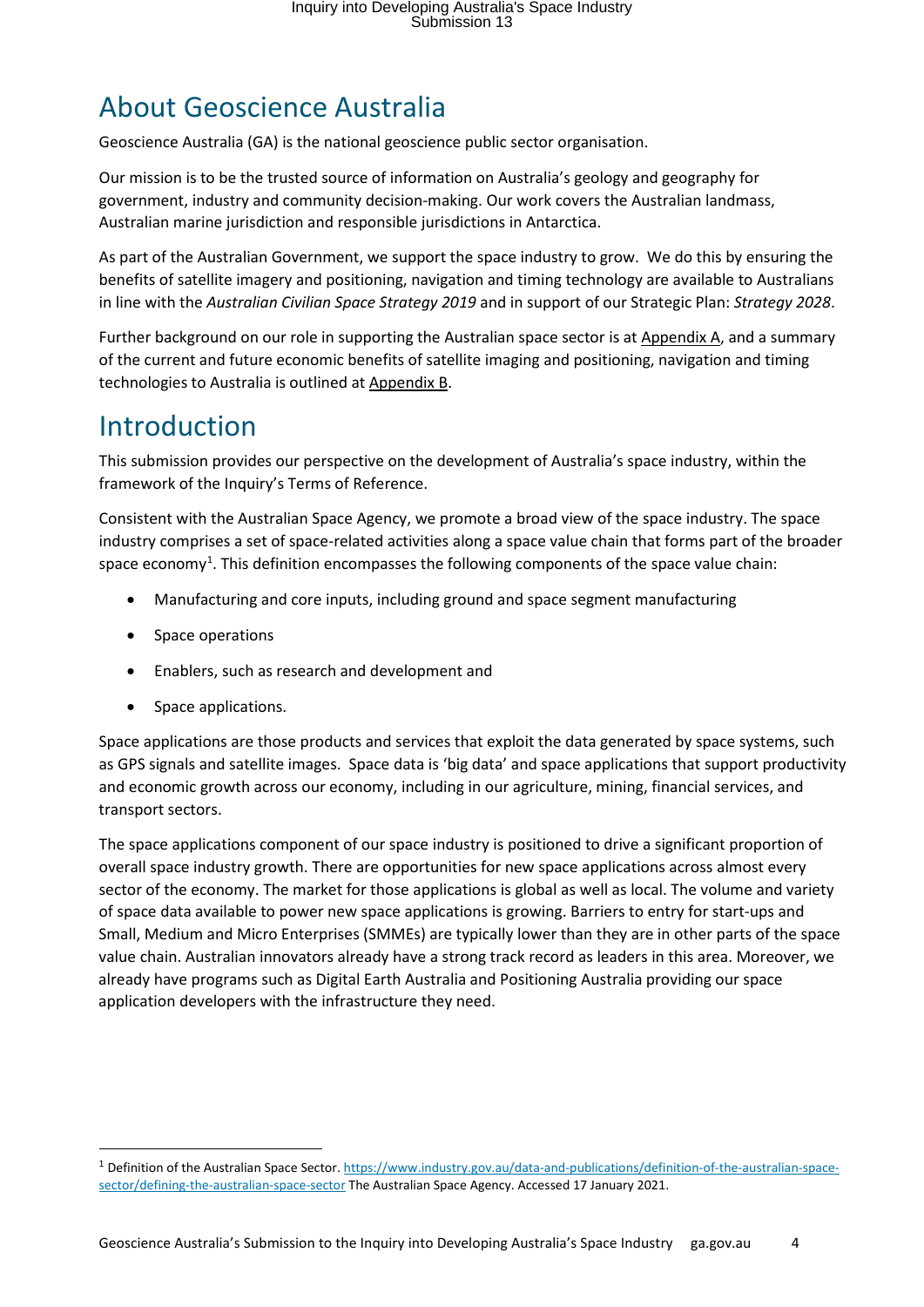## <span id="page-4-0"></span>Response to Terms of Reference

Sustained and targeted investment in research and development is key to the growth of Australia's space industry, and we note the range of investments the Government is already making in this area, including through the programs and activities we deliver in areas such as geodesy and Earth observations. With this in mind, this submission focuses on opportunities to reduce barriers to the growth of the space applications component of our space industry, drawing on our national leadership of:

- Positioning, navigation and timing (PNT)
- Satellite imaging of the land
- Exploitation of the data from these systems, including integration with other spatial information.

In this submission, the following barriers to growth are identified:

- Risks to ongoing access to critical satellite data
- Ability to assure customers of product quality
- Support for export of space applications
- Shortages of local skills in specialist areas
- Access to innovative space data tailored to local and regional needs.

Overcoming these barriers will support the growth of the space applications component of our space industry. Growth in this downstream component of the space industry will, in turn, drive demand for the products and services provided across the space value chain including the manufacture of satellite systems and the operation of satellite ground stations. The greater the customer demand for applications that use space data, the greater the demand will be for the space systems that generate that data.

The following table highlights opportunities set out in this submission to overcome the identified barriers.

| <b>Barriers</b>                                                 | <b>Opportunities</b>                                                                                                                                                                                                                                                                                                                                                                                                                                                                                                                                                                                                                                                                                                                                                                                                               |
|-----------------------------------------------------------------|------------------------------------------------------------------------------------------------------------------------------------------------------------------------------------------------------------------------------------------------------------------------------------------------------------------------------------------------------------------------------------------------------------------------------------------------------------------------------------------------------------------------------------------------------------------------------------------------------------------------------------------------------------------------------------------------------------------------------------------------------------------------------------------------------------------------------------|
| <b>Risks to ongoing</b><br>access to critical<br>satellite data | Maintain an open data policy for any satellites Australia supports using<br>public funds, thereby encouraging other nations to continue or adopt<br>similar open data policies<br>Encourage and support the development of space applications that are<br>$\bullet$<br>not entirely reliant on data from any single foreign satellite system<br>Promote the interoperability of data from different satellite operators,<br>$\bullet$<br>including through ongoing engagement in the multilateral technical<br>fora that establish standards<br>Strengthen key international partnerships, including through<br>participation in collaborative satellite development projects that will<br>generate data of importance to us<br>Develop a targeted suite of small satellites that help address key data<br>supply vulnerabilities. |
| Ability to assure<br>customers of product<br>quality            | Establish an ongoing national capability to coordinate and drive the<br>development of a national network of quality assurance facilities for<br>space applications<br>Promote the capability to international space applications developers<br>and designers and manufacturers of satellite sensors.                                                                                                                                                                                                                                                                                                                                                                                                                                                                                                                              |

#### **Table 1: Summary of opportunities**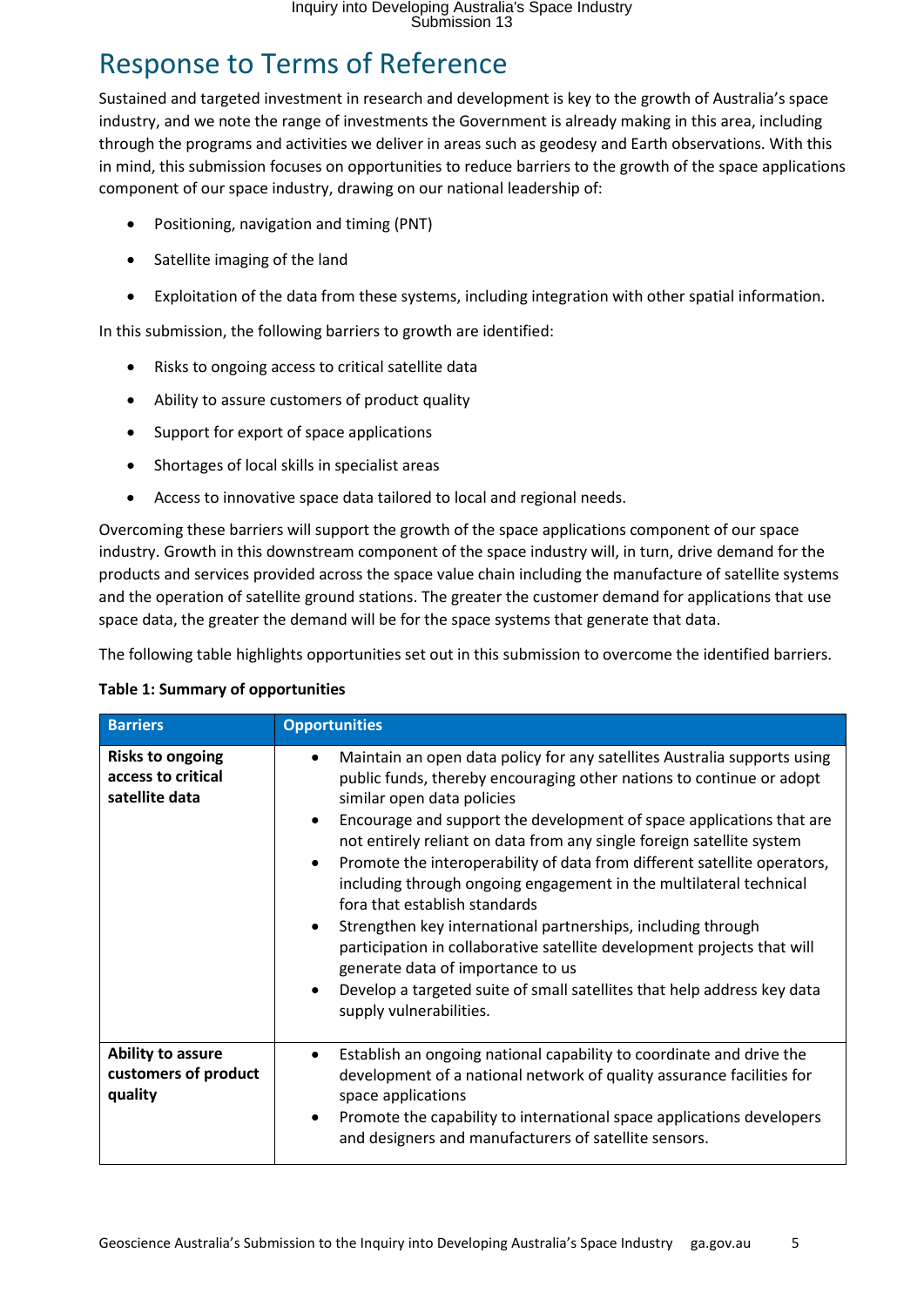| <b>Barriers</b>                                                                      | <b>Opportunities</b>                                                                                                                                                                                                                                                                                                                                                     |
|--------------------------------------------------------------------------------------|--------------------------------------------------------------------------------------------------------------------------------------------------------------------------------------------------------------------------------------------------------------------------------------------------------------------------------------------------------------------------|
| <b>Support for export of</b><br>space applications                                   | Establish an ongoing program that supports Australian innovators to<br>٠<br>tailor products and services developed for local markets to meet the<br>needs of export markets<br>Establish an initiative to work with likeminded partner countries to<br>$\bullet$<br>ensure there are infrastructures for satellite applications available in<br>priority target markets. |
| <b>Shortages of local</b><br>skills in specialist<br>areas                           | Explore opportunities to encourage those seeking a career in STEM to<br>enter courses in areas including spatial sciences, geodesy, remote<br>sensing and sensor engineering<br>Highlight that such skills will provide opportunities to establish new<br>$\bullet$<br>high-tech digital businesses.                                                                     |
| <b>Access to innovative</b><br>space data tailored to<br>local and regional<br>needs | Support the establishment of satellite ground stations in Australia's<br>Antarctic territory, and promote the establishment of a network of<br>'space parks' on the Australian mainland.                                                                                                                                                                                 |

#### <span id="page-5-0"></span>Risks to ongoing access to critical satellite data

Australian companies are more likely to invest in the development of new space applications when they are confident of having reliable access to the space data on which those applications will depend. They need to know that new satellite images will arrive on a regular schedule, and that nobody has interfered with PNT signals. However, as a nation we currently:

- Rely entirely on foreign-owned satellite systems for access to satellite imagery and positioning signals, exposing us to technical failures over which we have no control and the risk of abrupt policy changes by foreign governments and companies
- Have no capability in place to systematically monitor interference (whether deliberate or accidental)  with PNT signals.

Australia could ameliorate these risks by:

- Where appropriate maintaining an open data policy for satellites Australia supports using public funds, thereby encouraging other nations to continue or adopt similar open data policies
- Encouraging and supporting the development of space applications that are not entirely reliant on data from any single foreign satellite system
- Promoting the interoperability of data from different satellite operators, including through ongoing engagement in the multilateral technical fora that establish standards
- Strengthening key international partnerships, including through participation in collaborative satellite development projects that will generate data of importance to Australia
- Developing a targeted suite of small satellites that help address key data supply vulnerabilities.

Key priorities for such a targeted suite of small Low Earth Orbit satellites would be:

- Enabling application developers to compare images collected by different satellites, reducing reliance on data from any one foreign supplier by making it easier to switch sources if needed
- Detecting interference with PNT signals, helping identify targets for possible compliance action by regulators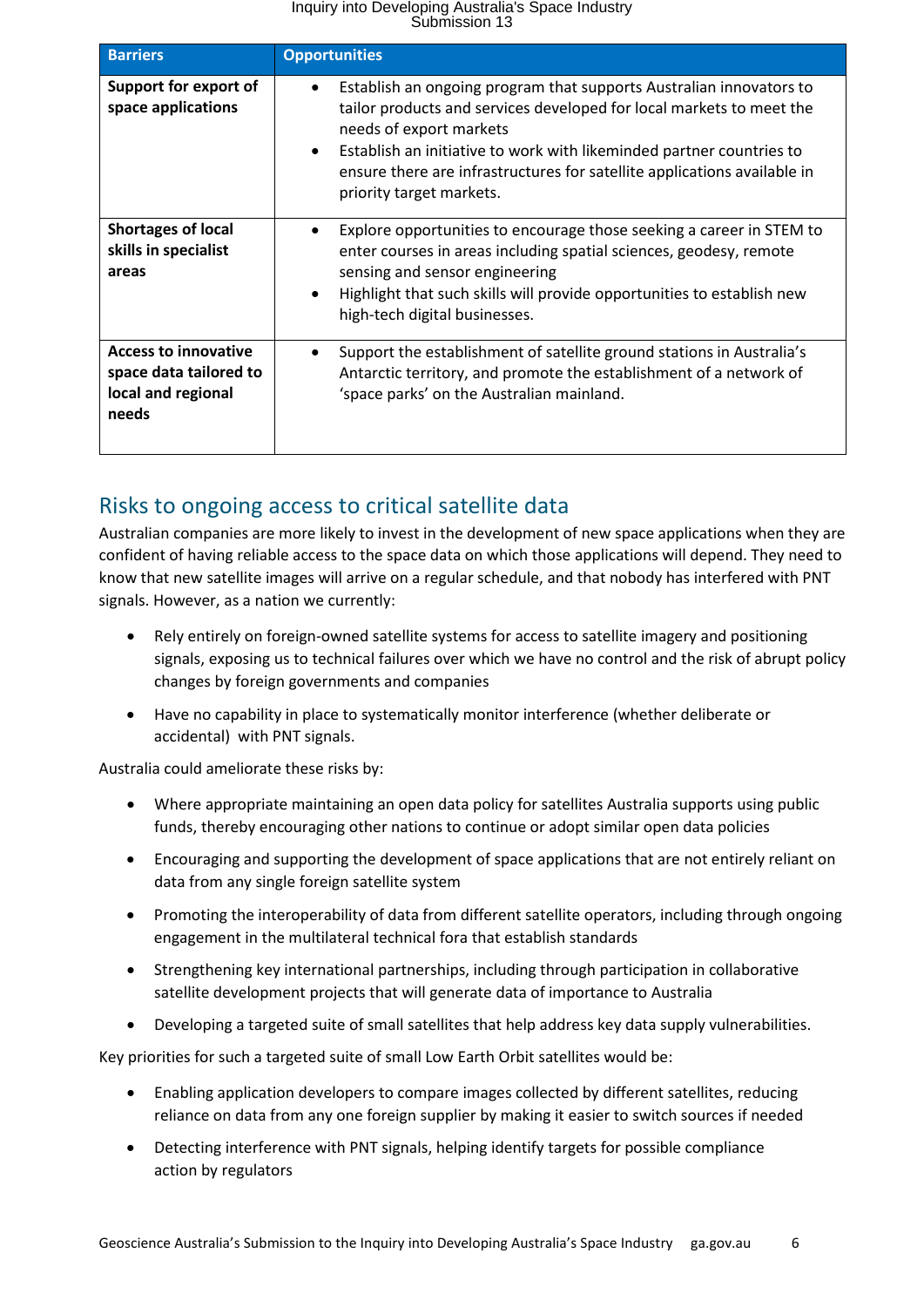- Monitoring the ionosphere to support identification of space weather conditions that may impact satellite operations
- Acquiring data that is not otherwise available, but that provides an edge to our application developers (such as bushfire fuel loads and inland water quality information).

Australia could develop these satellites in partnership with key, likeminded international collaborators, with data made freely available to them as they provide it to us. This approach would further strengthen our most important relationships, provide our space industry with access to mentoring and advice from world-leading space agencies and companies, and help open doors for industry for future opportunities.

We assess that the development of such a suite of small satellites is feasible given our current level of technological capability and industry maturity, and would be far less costly than the development of a sovereign suite of satellites that could meet all our data needs. Such an initiative would also showcase the credibility of our space manufacturers on the global stage, and engage them in projects that tackle globally recognised technical challenges. The niche nature of the satellites in question also creates opportunities for our industry to develop technologies with potential to be commercialised and exported to other nations interested in having access to these new types of data and managing the same types of risks.

#### <span id="page-6-0"></span>Ability to assure customers of product quality

Industry must be able to show current and potential customers that their space applications meet a suitable level of quality. For example, a lack of trust in underlying satellite data is considered a key factor in under-adoption of space applications in the Australian agricultural sector. As a nation we have a range of facilities that can support the quality assurance processes required to address these concerns, but:

- Some are available only to a limited range of users or for particular purposes
- Some are not available on a reliable operational basis
- Some are funded from non-ongoing funding sources
- There is no overarching framework to coordinate their development or operation, or to support their use by application developers.

Australia could establish an ongoing national capability to coordinate and drive the development of a national network of quality assurance facilities. Such facilities would be openly available to our space application developers. The centre capability would leverage existing activities across government and research sectors, promoting consistency and best practice. It would also make targeted investments to improve the reliability of existing facilities, fill priority gaps in the network, streamline data access, and promote interoperability and standards compliance. The capability could also foster a virtual 'centre of excellence' that connects application developers with experts in quality assurance of space applications.

Supporting our space application developers to better demonstrate the quality of their products and services will give them a competitive advantage against those from other nations also struggling with this issue. Moreover, as a nation we are uniquely positioned to do this. From our extensive land, marine and Antarctic territories we can observe a diverse range of satellites collecting many different types of data. We also have a broad range of geographies under sovereign control: from the tropics to Antarctica, from desert areas to fertile farmland. These advantages mean that we can support quality assurance of the widest possible range of space applications.

As well as supporting our own application developers, such a capability would likely attract inbound investment from overseas application developers who would be increasingly keen to ensure that their products and services carry the same quality mark as those being developed by Australians.

#### <span id="page-6-1"></span>Support for export of space applications

As an economy with a modest-sized domestic market, being able to export to regional and global markets is important to the growth of the Australian space industry. Australian companies are more likely to invest in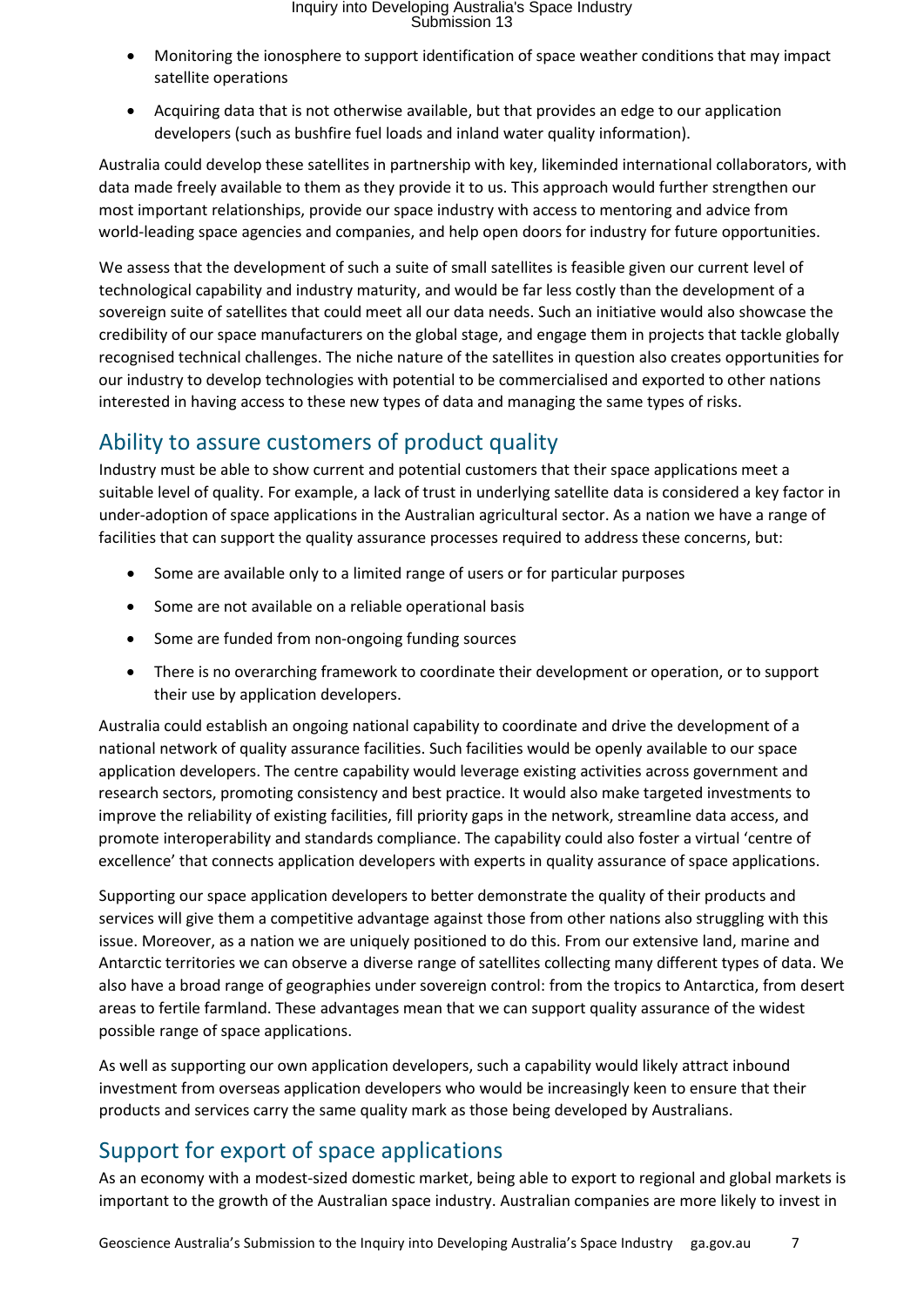the development of new space applications if they feel confident that they can reach both local and global markets. Incubator programs and toolkits, like our Digital Earth Australia Labs program and Ginarn Positioning Toolkit, help these innovators commercialise research outcomes and prepare their products and services for the local market. However:

- These programs are not currently funded to support international engagement or to support application developers to tailor products for the needs of overseas markets
- Building international businesses takes considerable time, effort and resources, which is often beyond the capacity of many innovative Australian space application start-ups and SMMEs
- End user uptake of products or services based on satellite data depends on the level of technical proficiency, an appreciation of how the product/service can improve business outcomes, and thedegree to which the end user trusts the data upon which the product is based
- Existing international networks such as AusTrade and Industry Counsellors have an important role to play, but may not have the necessary technical expertise or backup to support application developers engage with the specific technical challenges of entering new markets.

The [2](#page-7-1)019 report on the current and future value of Earth and marine observing to the Asia-Pacific region<sup>2</sup> highlights that the greatest growth opportunities for technology based on Earth observations is in the emerging economies of South-East Asia. Increasing Australia's participation in this regional market has the potential to be worth US\$70 billion to the Australian economy by 2030, an increase of US\$3.12 billion realised through regional cooperation.

Australia could establish an ongoing program that supports Australian innovators to tailor products and services developed for local markets to meet the needs of export markets, leveraging the government's networks and relationships in the Indo-Pacific and beyond to provide insight into customer needs. In doing so, Australia could promote approaches that exploit open standards. These approaches are attractive to users (and governments) wishing to avoid being locked-in to data or services from particular countries or satellite operators.

Australia could also establish an initiative to work with like-minded partner countries to ensure there are reliable, secure and open infrastructures for satellite applications available in priority target markets. Just as Digital Earth Australia and Positioning Australia make it easier for our satellite application developers to bring products to the Australian market, appropriate infrastructure in other regions would reduce the costs and risks for them to take their application to new markets. Such an initiative should be fully consistent with, and supportive of, Australia's foreign policy and international development objectives and priorities.

#### <span id="page-7-0"></span>Skills in specialist areas

Australia's space application developers depend on access to people with specialist skills. However, when people think about the space industry their thoughts typically turn to satellite engineers and rocket scientists. There is also a substantial deficiency of skills of relevance to space application development.

Key gaps we have identified, in our own recruitment activities and in discussion with stakeholders in industry and the research community, include:

- Global Navigation Satellite Systems experts
- Geodesists
- Remote sensing scientists

<span id="page-7-1"></span> $<sup>2</sup>$  Australian Government | Asia-Pacific Economic Cooperation, Current and future value of earth and marine observing to the Asia-</sup> Pacific region, 2019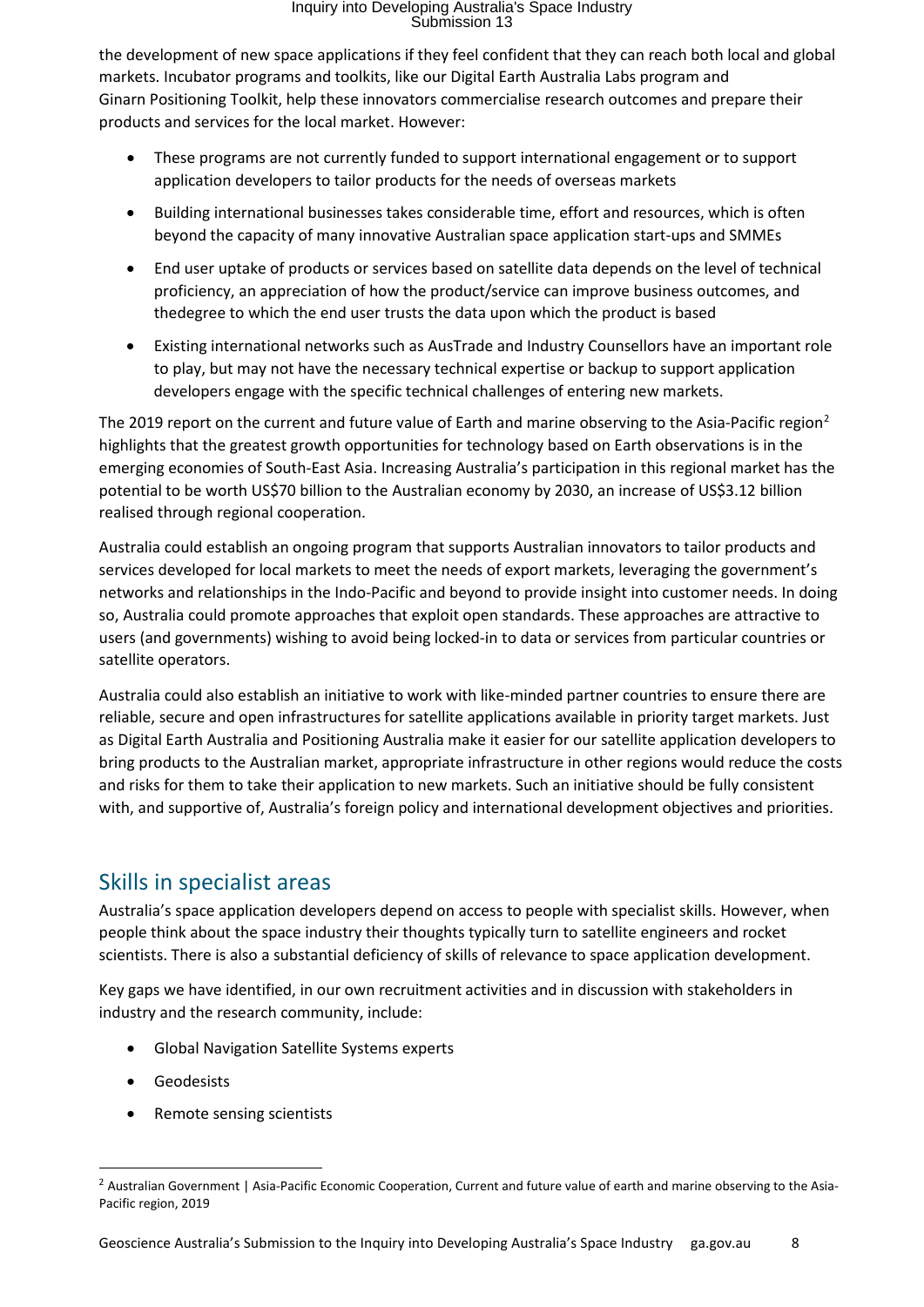- Sensor designers and engineers
- Big space data skills (including Artificial Intelligence, Machine Learning, data analytics and automation).

Although overseas talent can play an important role in filling these gaps, the proportion of Australian graduates in some of these areas is very low with little sign of increasing. This exposes our space application developers to international economic disruptions such as that resulting from COVID-19. It also creates challenges around security, particularly in relation to space applications relevant to national security, critical infrastructure and sensitive industries.

Australia could explore opportunities to encourage those seeking a career in STEM to enter courses in areas including spatial sciences, geodesy, remote sensing and sensor engineering. Australia could better showcase: its global profile in areas such as satellite imaging and positioning; the diverse range of sectors for which space applications can be developed; the links to other sectors including the big data and tech sectors; and the local and international opportunities that skills in these areas provide. This effort could also highlight the opportunities that such skills will provide to establish new high-tech digital businesses.

#### <span id="page-8-0"></span>Access to innovative data sources that meet local and regional needs

Growth in satellite applications development will also drive demand for new types of satellite data. It is important that our satellite application developers can access new types of data as quickly as possible and that, where relevant, the data is tailored to meet the specific needs of consumers in Australia and the region. This demand will create opportunities for Australian satellite manufacturers and operators who are well placed to engage with those consumers and build the space systems that meet their specific needs.

Agencies such as CSIRO and the Australian Space Agency are best placed to comment on the broad set of challenges Australian satellite manufacturers face when bringing new satellites to market. However, based on our experience in the operation of satellite ground stations we know that satellite developers and operators will require access to cost-effective ground station facilities located in the right places, including during the sensitive early stages of satellite operations. Fortunately, our geography gives us an opportunity to help overcome this challenge: our extensive land, marine and Antarctic territories provide us with the vantage point from which to see and communicate with many satellites. However, currently:

- Australia does not have a strategy or framework that proactively supports the establishment of satellite ground stations on our territory to support land imaging satellites. This makes it more challenging for players looking to establish the new facilities that would increase competition
- Although critical to spacecraft command and control, there are limited commercial options for access to ground station facilities located in the Arctic or Antarctic. All existing facilities are controlled by foreign interests.

Australia could lower these barriers by supporting the establishment of ground stations in our Antarctic territory, and promoting the establishment of a network of 'space parks' on the Australian mainland.

A satellite ground station facility located on Antarctic territory would not only support local satellite developers and operators but would also be attractive to international satellite operators, both commercial and government, seeking to manage risk by ensuring they have access to a range of alternative ground station providers. Such a facility would also help highlight Australia's presence on its Antarctic territory. Moreover, given the global scarcity of such facilities, it would also provide Australian innovators and companies with an asset to leverage in their engagement with international space partnerships and programs.

The logistical challenges of operating a satellite ground station in Antarctica are significant, with a major challenge around communications. Imaging satellites, for example, generate very large volumes of data and depend on high-speed reliable communications. Overcoming this challenge and establishing these links to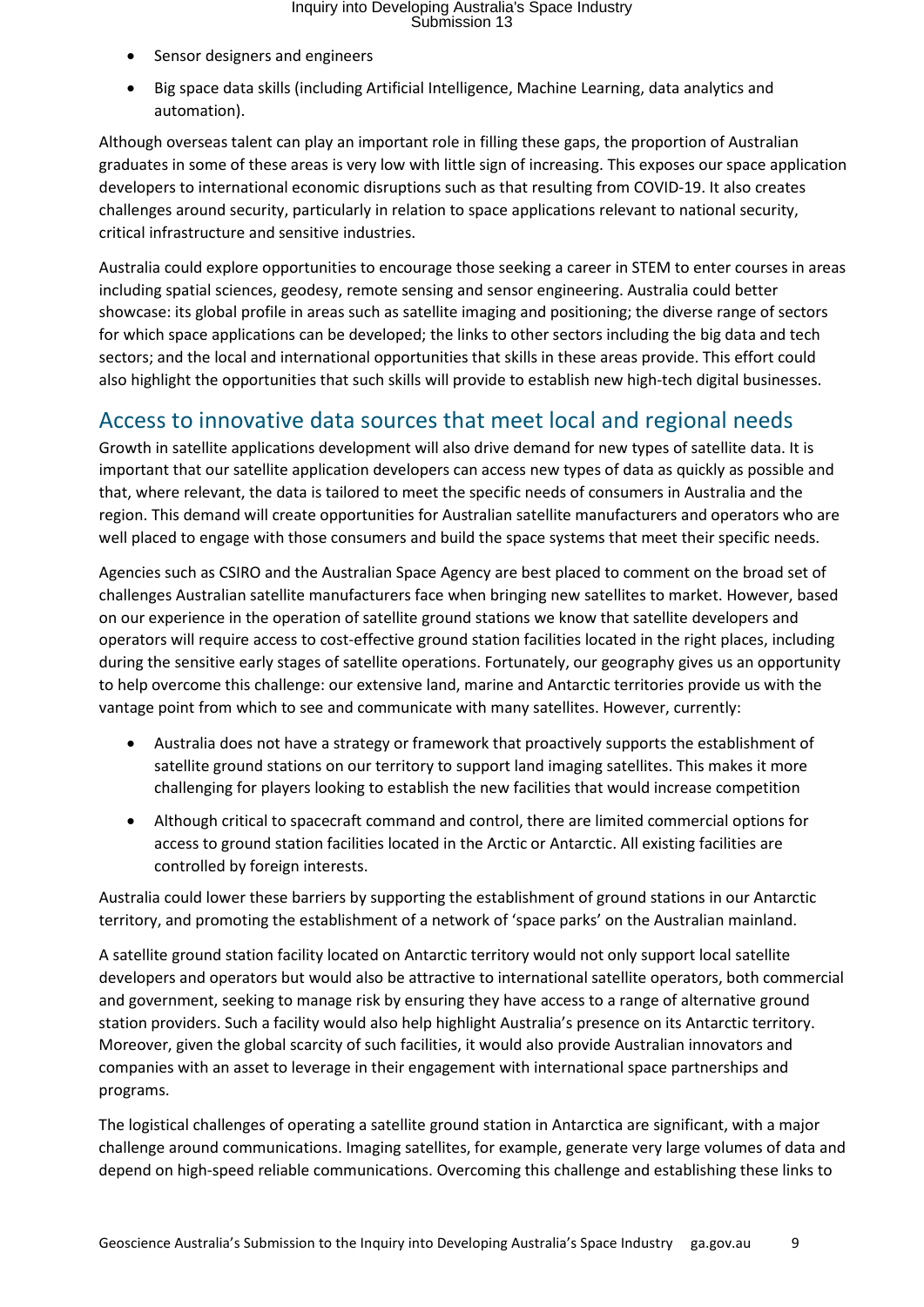Antarctica would, in itself, be a world-leading technological leap for Australia and its industry with potential export opportunities.

Australia could also establish a network of space parks across the Australian continent. Such parks provide ground station operators with access to land, assurance of access to radio spectrum, security services, and access to high speed communication links. This helps streamline the establishment of new facilities, while also making it easier to manage a range of risks including the possible use of ground station facilities in a manner contradictory to Australia's national interest. Typically located in remote and regional areas, such parks could also provide employment opportunities for Aboriginal and Torres Strait Islander People and communities.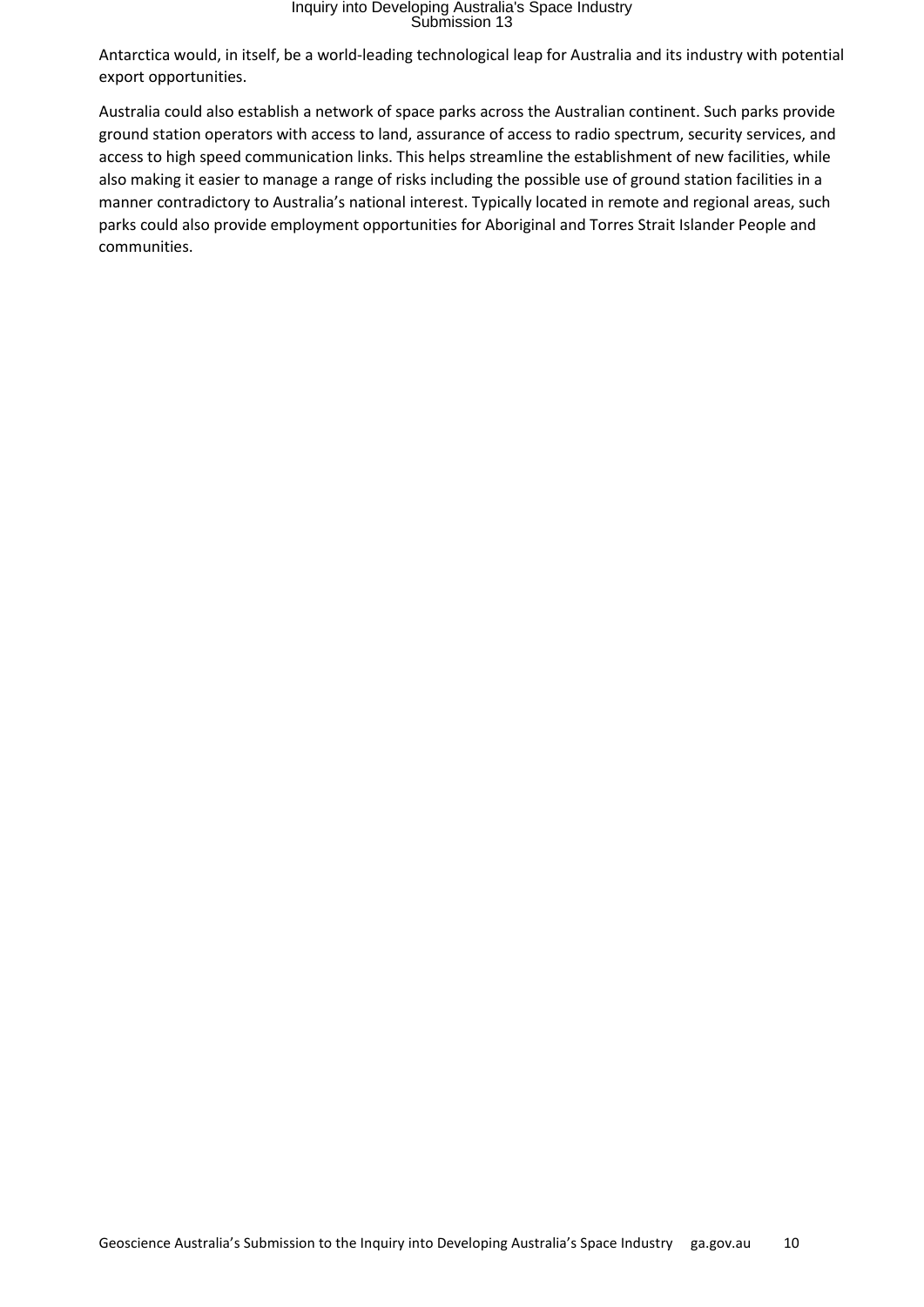## <span id="page-10-0"></span>Appendices

#### <span id="page-10-1"></span>Appendix A: Geoscience Australia's support for the space industry

Launching and operating imaging and PNT satellites is a major technological achievement that, even taking into account advances in small satellite technology, requires significant investment. Deriving a return on this investment depends not only on what happens in space, but on what happens on the ground. The data generated by these satellites needs to be collected, distributed, quality assured and then used. Our spatial and tech sectors (including agtech and fintech) are the engine room of this key part of the space valuechain: they combine the data generated by these satellite systems with other data to create products and services, like digital 'apps', that are usable by businesses, governments, communities and individuals.

This is where Geoscience Australia contributes.  As Australia's spatial agency, we work to improve access to imaging, PNT and other spatial data.  Our work makes this data easier for spatial, tech and other innovators to exploit.  Our work helps ensure that what happens in space gets put to work on the ground for the benefit of all Australians.  

We are responsible for delivery of two of the Australian Government's flagship space programs: 

- **Positioning Australia**. The Australian Government is investing around \$225 million to establish a world-class satellite positioning capability in Australia through the delivery of a Satellite Based Augmentation System (SBAS) and the construction of a National Positioning Infrastructure Capability (NPIC). This program is supporting Australians to make better use of satellite positioning technologies such as GPS.  The program will make positioning data accurate to 10 centimetres available in every corner of Australia, through a satellite-based augmentation system that we will deploy. Areas with mobile coverage will have access to data accurate to 3-5 centimetres.
- **Digital Earth Australia**. This program is supporting Australians to make better use of satellite imagery to monitor our farms, coasts, waterways, cities and regions.  The program provides highquality data and tools that support improved policy and investment decision-making, and enables businesses to develop value-added applications and services for sectors across the economy.

Through these programs we take advanced satellite technologies and put them to work for the benefit of our businesses, communities and environment. 

We are currently working closely with the Australian Space Agency on a series of roadmaps that align with the Advancing Space: Australian Civil Space Strategy 2019-2028<sup>[3](#page-10-2)</sup>. Given our role and expertise we are particularly focused upon the Australian Government Satellite Earth Observations Roadmap and the Australian Government Positioning Roadmap. 

We also operate observatories that facilitate the exploitation of this data, and support the broader space industry: 

- **The Alice Springs Satellite Ground Station Facility.** This facility supports communications with imaging satellites allowing download of data collected over Australia and the upload of command and control signals.  The facility is valued by international partners including NASA and the United States Geological Survey.
- **Geomagnetic Observatories.** These facilities, located around Australia and its territories, support the Bureau of Meteorology to warn Australians about major space weather events.  Space weather events have significant potential to damage spacecraft and interfere with communication signals.
- **Geodetic Observatories.** The infrastructure at these observatories are used to measure the dynamic Earth and define the reference frame we use to position ourselves in four dimensions. The

<span id="page-10-2"></span><sup>&</sup>lt;sup>3</sup> Australian Space Agency (2019), Advancing Space: Australian Civil Space Strategy 2019-2028, Canberra: Commonwealth of Australia, April; available at: https://www.space.gov.au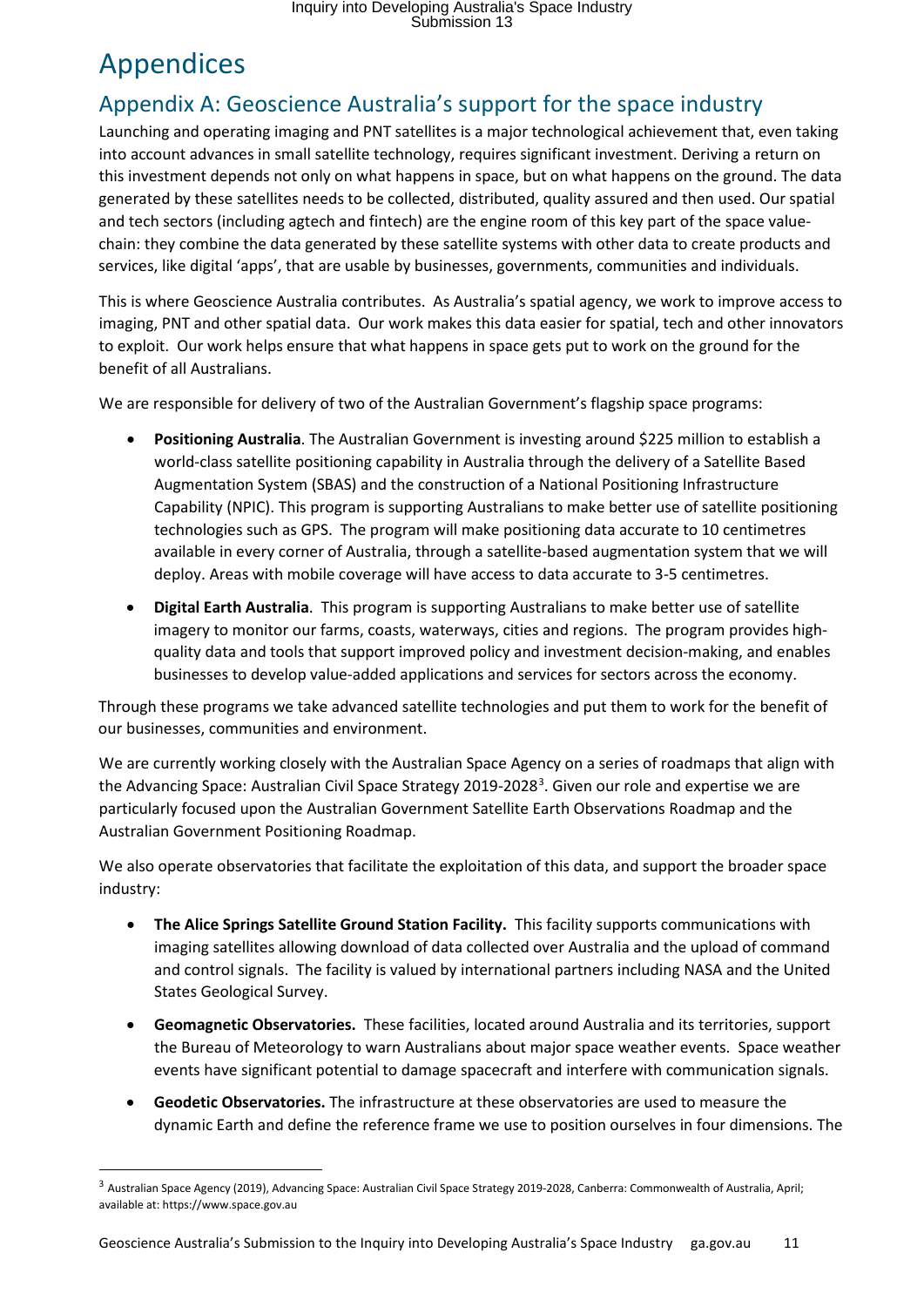reference frame provides an accurate and reliable foundation on which we can align spatial data including satellite imaging data. 

As well as our domestic activities, we also support the Department of Foreign Affairs and Trade to help other nations benefit from satellite imaging and PNT technologies, consistent with foreign policy and international development objectives.  For example, through the Digital Earth Africa initiative we are working with the US-based Helmsley Charitable Trust to help businesses, governments and communities across Africa benefit from satellite data. We also support our Pacific Island neighbours to take advantage of satellite imaging and PNT data and services through Australian Aid projects such as the Pacific Sea Level and Geodetic Monitoring Project.

In delivering on our space-related responsibilities, we work closely with a range of other Australian Government agencies, under the coordination of the Australian Space Agency and the Space Coordination Committee, in support of the Australian Government's Civil Space Strategy.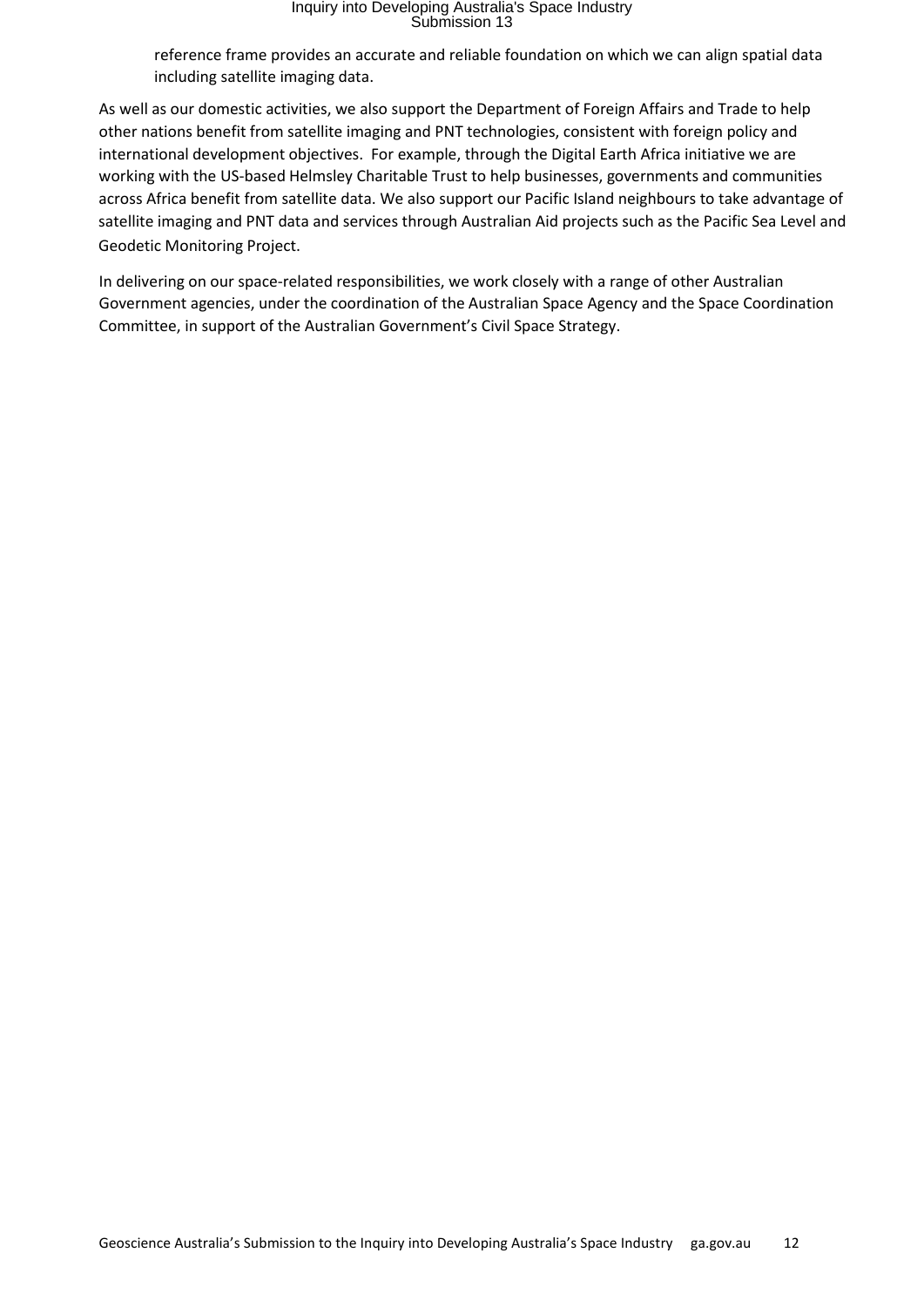#### <span id="page-12-0"></span>Appendix B: The benefits of satellite imaging and PNT to Australia

Satellite imagery and positioning, navigation and timing data underpin many of the services we take for granted in our daily lives.  Data generated by these systems support most sectors of the Australian economy including agriculture, resources, financial services, transport, and tourism.  In Gross Domestic Product (GDP) terms, conservative estimates indicate that: 

- Satellite imaging delivers between \$5.3-8 billion per year to the Australian economy<sup>[4](#page-12-1)</sup>, with that contribution potentially being as high as US\$20.2 billion when combined with other forms of Earth and marine observation<sup>[5](#page-12-2)</sup>
- Positioning, navigation and timing delivers between \$2.3-3.7 billion per year to the Australian economy, with potential to grow by an additional \$[6](#page-12-3).2 billion over the next 30 years.<sup>6</sup>

Data from these satellite systems are also a key input to the broader suite of products and services that use geospatial, or location, information.  These products and services include the location-enabled "apps" that ride-share drivers use to navigate safely and efficiently, the vibrant view of our planet provided by tools like Google Earth, and the datasets that farmers use from within their machinery to target application of water, fertilisers and pesticides. A 2016 study<sup>[7](#page-12-4)</sup> into the global geospatial services sector found that:

- As an industry, geospatial services generate US\$400 billion in revenue per year
- They generate consumer benefits worth over US\$550 billion by saving people's time and fuel when travelling
- They improve revenues and costs by at least 5 per cent in sectors contributing approximately 75 per cent to global GDP.

Figure 1 (below) provides an overview of the global economic impact of geospatial services in 2016<sup>7</sup>.

Importantly, the international market for these products and services is not just significant, but growing rapidly. The value of Earth and marine observing (which includes satellite imaging) to Asia-Pacific Economic Cooperation (APEC) economies was conservatively estimated at US\$37B in 2019 and conservatively predicted to be worth US\$1.35 trillion to the regional market by 2030<sup>5</sup>. Australia has a strong track record of exploiting satellite and spatial data here at home, and our innovators and businesses are well placed to capitalise on these international market opportunities.

<span id="page-12-1"></span><sup>&</sup>lt;sup>4</sup> The value of Earth Observations from Space to Australia. Report to the Cooperative Research Centre for Spatial Information. Prepared by ACIL Allen Consulting. 2015.

<span id="page-12-2"></span><sup>&</sup>lt;sup>5</sup> Australian Government | Asia-Pacific Economic Cooperation, Current and future value of earth and marine observing to the Asia-Pacific region, 2019.

<span id="page-12-3"></span> $6$  SBAS Test-bed Deomstrator Trial – Economic Benefits Report. Prepared by Frontier SI. 2019. [https://frontiersi.com.au/wp](https://frontiersi.com.au/wp-content/uploads/2018/08/SBAS-Economic-Benefits-Report.pdf)[content/uploads/2018/08/SBAS-Economic-Benefits-Report.pdf.](https://frontiersi.com.au/wp-content/uploads/2018/08/SBAS-Economic-Benefits-Report.pdf)

<span id="page-12-4"></span> $^7$  The economic impact of geospatial services: how consumers, businesses and society benefit from location-based information. Prepared by AlphaBeta for Google. 2016.